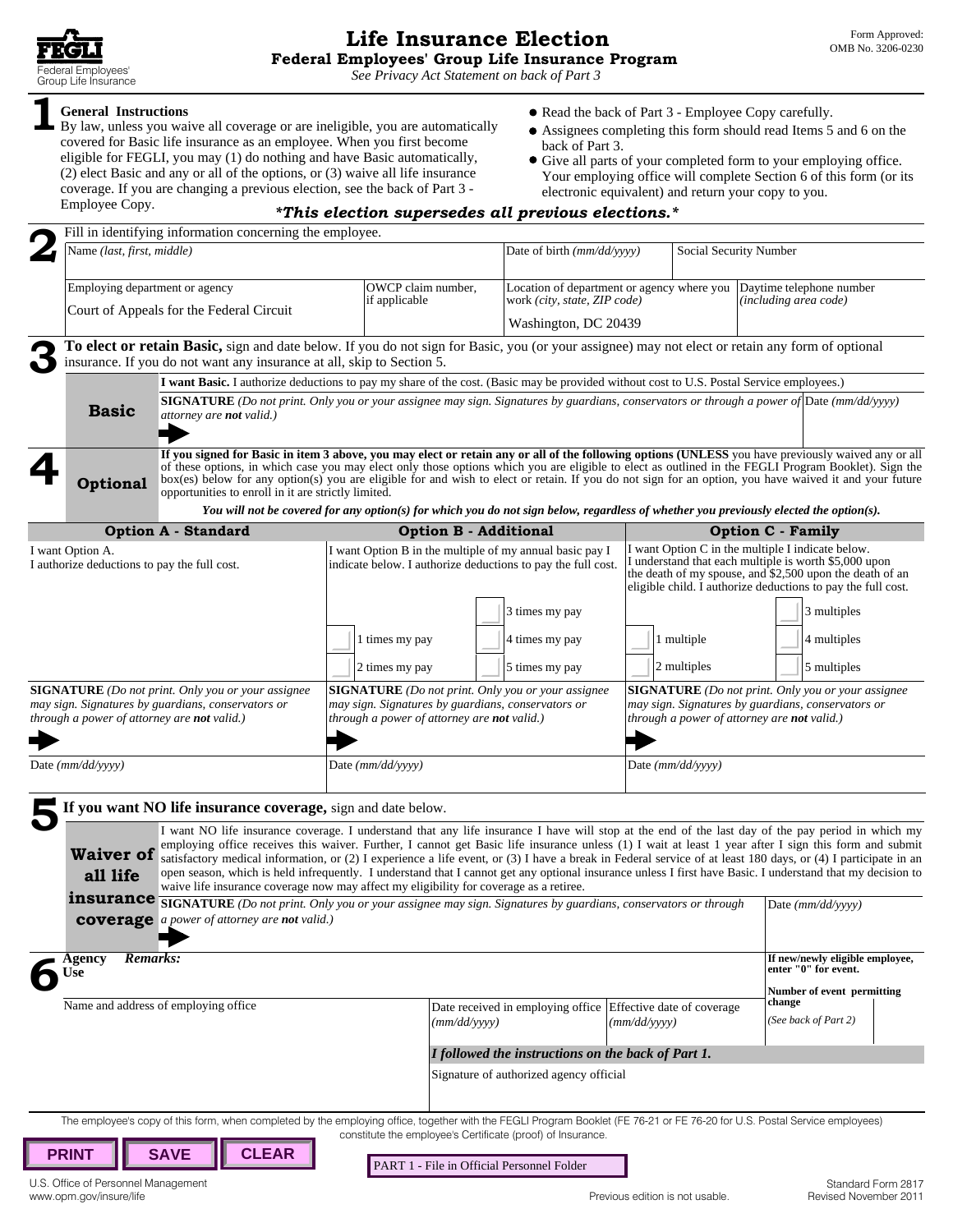# Instructions for Agencies

# **1. Who Should File This Form?**

- New employees eligible for life insurance who want optional insurance or no insurance. **Note:** New employees who want only Basic do not have to file.
- $\triangle$  Employees appointed to positions that allow life insurance coverage following service in positions that did not allow life insurance coverage.
- $\triangleleft$  Employees who want to change their life insurance.
- $\triangleleft$  Reinstated employees who filed a previous waiver of any type of life insurance, were separated from service for at least 180 days, and wish to elect coverage.
- $\triangleleft$  Assignees who want to decrease or cancel coverage.
- ◆ Department of Defense employees designated "emergency essential" and civilian employees deployed in support of a contingency operation per Public Law 110-417.

Give a new employee a copy of the *FEGLI Program Booklet* (FE 76-21 or FE 76-20 for U.S. Postal Service employees) when he or she reports for duty and ask the employee to return the completed SF 2817 as soon as possible (preferably before the end of the first pay period), but no later than 60 days after his or her appointment.

Employees with prior government service in non-excluded positions who were separated after March 31, 1981, should have an SF 2817 on file in their personnel folders, and that election or waiver of coverage may still be in effect. **Do not accept a new SF 2817 unless the employee has a break in Federal service of at least 180 days or is eligible to cancel a previous waiver that has been in effect for at least one year, or wishes to reduce coverage.** 

Until you verify an employee's SF 2817 on file, make deductions based on his or her statement about earlier insurance coverage. Once coverage is confirmed, make any necessary adjustments to correct the withholdings.

An employee may at any time file an SF 2817 to waive or reduce coverage, **unless** the employee has assigned his/her insurance coverage. If the employee has assigned the insurance, **only** the assignee(s) may waive or reduce the coverage (except for Option C which cannot be assigned).

# **2. How Else Can An Employee Elect More Coverage?**

- **Provide Medical Information.** An employee may elect or increase Basic, Option A, or Option B insurance (but **not** Option C), if a previously completed SF 2817 waiving coverage has been in effect for more than one year, by submitting satisfactory evidence of insurability via a *Request for Insurance*, SF 2822. If approved, the employee should make the election on the SF 2817 and submit to the employing agency. More details are contained on the SF 2822.
- **Experience A Qualifying Life Event.** An employee may elect Basic, Option A, Option B and/or Option C within 60 days following a FEGLI qualifying life event. These events are: marriage, divorce, spouse's death, or the acquisition of an eligible child.

For Option B and Option C, an employee may elect from 1 to 5 multiples (up to 5 total) based on the life event.

 $\triangle$  An employee who is already enrolled in Option B and/or Option C may elect from 1 to 5 multiples (up to 5 total) within 60 days based on the life event.

# **3. What Should You Review After The Employee Submits This Form?**

Review all three parts of the SF 2817 to see that they are legible and complete. If an employee signs the box for Option A, Option B, or Option C, he or she must also sign Section 3, Basic. If the employee uses a downloaded copy, be sure all parts are completed. Contact the employee if any part is unclear.

**Only** the employee may sign this form in Sections 3, 4, or 5, with one exception (noted below). Signatures by guardians, conservators, or through a power of attorney are *NOT* valid.

**Exception:** If the employee assigned the insurance, only the assignee(s) may *waive* or reduce some or all of the employee's coverage. In that case, the assignee(s) must sign the form (although the information in Section 2 must refer to the employee). Please note that assignees cannot increase the employee's coverage. Only the employee can do that.

## *The employee is solely responsible for ensuring that the SF 2817 accurately reflects his or her intentions*.

If the employee is electing new coverage, always make sure that the authorized agency official confirms that the employee is eligible for the coverage, and that the official signs the form in Section 6.

# **4. When Did You Receive This?**

Enter the date the employing office received this form.

# **5. What Is The Event Permitting The Change?**

Enter the number of the event permitting a change, if applicable. See the Table of Effective Dates on the back of Part 2 for event numbers.

# **6. What Is The Effective Date Of The Coverage?**

Enter the effective date of coverage. For new and newly eligible employees: Basic is effective on the first day the employee is in a pay and duty status; Optional coverage is effective on the first day the employee is in a pay and duty status on or after the day the employing office receives the SF 2817. For changes in elections, see the Table of Effective Dates on the back of Part 2. If there is more than one effective date for this election, the 2nd effective date should be notated in Part 6 under "Remarks."

# **7. What Do You Do With Parts 1, 2, and 3?**

After completion, give Part 3 to the employee. File Part 1 in the employee's personnel folder. Destroy Part 2 after payroll office use. Part 3, and the *FEGLI Program Booklet* (FE 76-21, or FE 76-20 for U.S. Postal Service employees), serve as the employee's certificate of insurance.

# **8. Where Can You Find More Information?**

Consult the *FEGLI Program Booklet* (FE 76-21 or FE 76-20 for U.S. Postal Service employees) or the FEGLI Handbook, which are available on the FEGLI web site at [www.opm.gov/insure/life.](http://www.opm.gov/insure/life)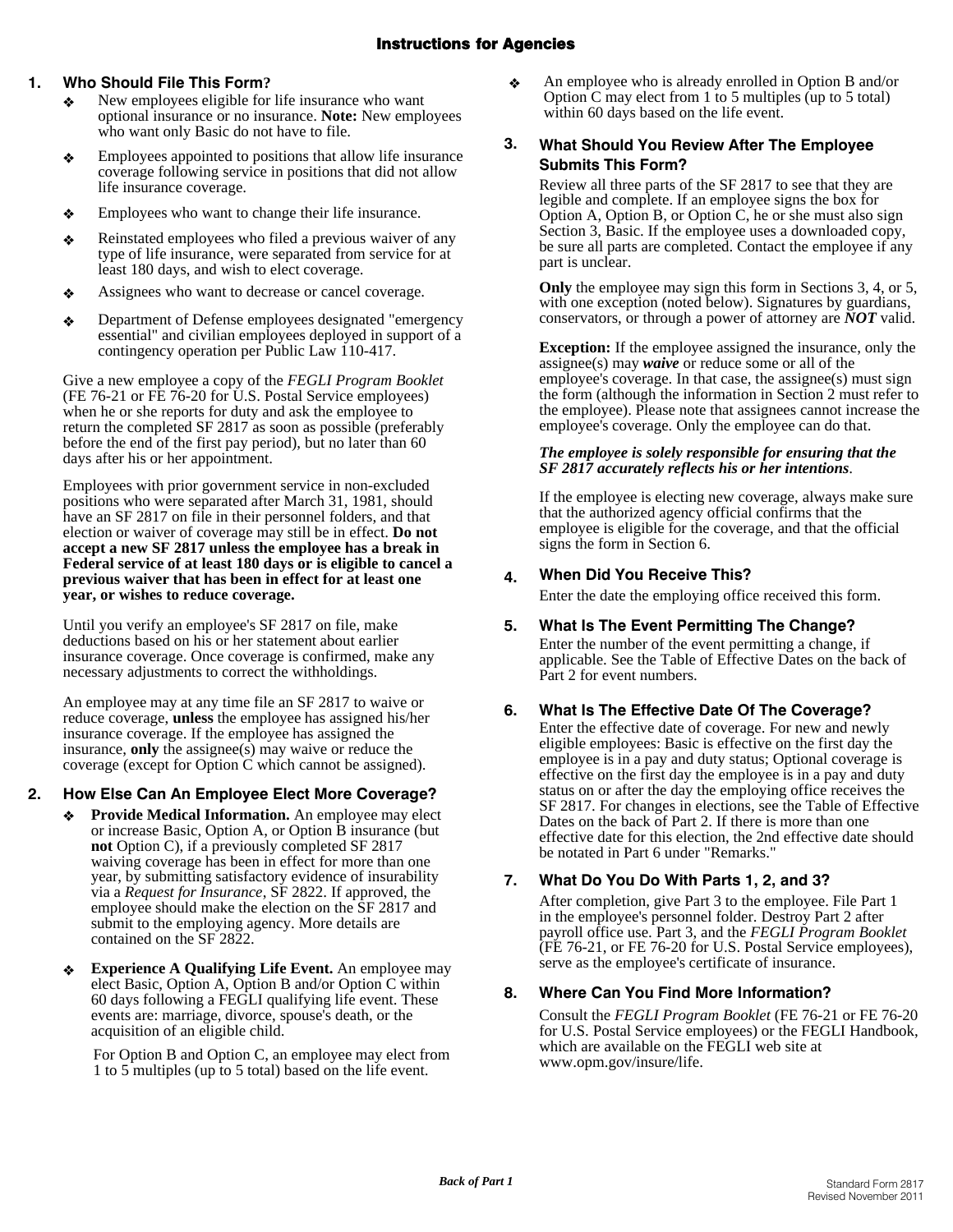

| <b>INSURANCE</b><br><b>INELIGIBLE</b><br>0000<br>1000<br>1100<br>1001<br>1002<br>1003<br>1004         | <b>SF 50</b><br>A <sub>0</sub><br>1005 E5<br>1011 I1<br>B <sub>0</sub><br>F1<br>1012 I2<br>1101<br>C <sub>0</sub><br>1102<br>F2<br>1013 I3<br>D <sub>0</sub><br>1103<br>F3<br>1014<br>E1<br>1104<br>F4<br>1015<br>E2<br>F <sub>5</sub><br>1105<br>1111 J1<br>E3<br>G <sub>0</sub><br>1112 J <sub>2</sub><br>1010<br>1110 HO<br>1113 J3<br>E4 | <b>SF 50 Equivalents of Insurance Codes</b><br>1114 J4<br>1025 M5<br>1115<br>J5<br>N1<br>1121<br>1020<br>K0<br>1122<br>N <sub>2</sub><br>1120<br>L0<br>I4<br>1123<br>N3<br>1021<br>M1<br>I <sub>5</sub><br>1124<br>N4<br>1022<br>M <sub>2</sub><br>1125 N5<br>1023<br>M <sub>3</sub><br>1030<br>90<br>1024<br>M4<br>1130 PO | 1031<br>Q1<br>1032<br>Q <sub>2</sub><br>1033<br>Q <sub>3</sub><br>Q <sub>4</sub><br>1034<br>1035<br>Q5<br>1131<br>R1<br>1132<br>R2<br>1133 R3 | 1134 R4<br>1045<br>U5<br>1135<br>R5<br>V1<br>1141<br>1040<br>S <sub>0</sub><br>1142<br>V <sub>2</sub><br>1140<br>T0<br>1143<br>V3<br>U1<br>V4<br>1041<br>1144<br>U <sub>2</sub><br>1042<br>1145<br>V5<br>U3<br>1043<br>1050 WO<br>U4<br>1150 XO<br>1044 | 1051 Y1<br>1154 Z4<br>1052 Y2<br>1155 Z5<br>1053 Y3<br>1054 Y4<br>1055 Y5<br>1151 Z1<br>1152 Z2<br>1153 Z3 |  |
|-------------------------------------------------------------------------------------------------------|----------------------------------------------------------------------------------------------------------------------------------------------------------------------------------------------------------------------------------------------------------------------------------------------------------------------------------------------|-----------------------------------------------------------------------------------------------------------------------------------------------------------------------------------------------------------------------------------------------------------------------------------------------------------------------------|-----------------------------------------------------------------------------------------------------------------------------------------------|---------------------------------------------------------------------------------------------------------------------------------------------------------------------------------------------------------------------------------------------------------|------------------------------------------------------------------------------------------------------------|--|
| Name (last, first, middle)                                                                            | Fill in identifying information concerning the employee.                                                                                                                                                                                                                                                                                     |                                                                                                                                                                                                                                                                                                                             | Date of birth (mm/dd/yyyy)                                                                                                                    | Social Security Number                                                                                                                                                                                                                                  |                                                                                                            |  |
|                                                                                                       |                                                                                                                                                                                                                                                                                                                                              |                                                                                                                                                                                                                                                                                                                             |                                                                                                                                               |                                                                                                                                                                                                                                                         |                                                                                                            |  |
| Employing department or agency<br>Court of Appeals for the Federal Circuit                            |                                                                                                                                                                                                                                                                                                                                              | OWCP claim number,<br>if applicable                                                                                                                                                                                                                                                                                         | Location of department or agency where you<br>work (City, state, ZIP Code)<br>Washington, DC 20439                                            |                                                                                                                                                                                                                                                         | Daytime telephone number<br>(including area code)                                                          |  |
| <b>Basic</b>                                                                                          | If this block is signed, enter 1 in box 1.<br>attorney are <b>not</b> valid.)                                                                                                                                                                                                                                                                | In item 7: If this block is not signed, enter 0 in ALL FOUR boxes.<br>SIGNATURE (Do not print. Only you or your assignee may sign. Signatures by guardians, conservators or through a power of Date (mm/dd/yyyy)                                                                                                            |                                                                                                                                               |                                                                                                                                                                                                                                                         |                                                                                                            |  |
|                                                                                                       |                                                                                                                                                                                                                                                                                                                                              |                                                                                                                                                                                                                                                                                                                             |                                                                                                                                               |                                                                                                                                                                                                                                                         |                                                                                                            |  |
|                                                                                                       | <b>Option A - Standard</b>                                                                                                                                                                                                                                                                                                                   | Option B - Additional                                                                                                                                                                                                                                                                                                       |                                                                                                                                               |                                                                                                                                                                                                                                                         | <b>Option C - Family</b>                                                                                   |  |
| In item 7, box 2:<br>If this block is not signed, enter $\theta$<br>If this block is signed, enter 1. |                                                                                                                                                                                                                                                                                                                                              | In item $7$ , box $3$ :<br>If this block is not signed, enter $\theta$<br>If this block is signed, enter the number marked "X"<br>below.                                                                                                                                                                                    | 3 times my pay                                                                                                                                | In item 7, box 4:<br>If this block is not signed, enter $\theta$<br>below.                                                                                                                                                                              | If this block is signed, enter the number marked "X"<br>3 multiples                                        |  |
|                                                                                                       |                                                                                                                                                                                                                                                                                                                                              | 1 times my pay<br>2 times my pay                                                                                                                                                                                                                                                                                            | 4 times my pay<br>5 times my pay                                                                                                              | 1 multiple<br>2 multiples                                                                                                                                                                                                                               | 4 multiples<br>5 multiples                                                                                 |  |
| through a power of attorney are not valid.)                                                           | <b>SIGNATURE</b> (Do not print. Only you or your assignee<br>may sign. Signatures by guardians, conservators or                                                                                                                                                                                                                              | <b>SIGNATURE</b> (Do not print. Only you or your assignee<br>may sign. Signatures by guardians, conservators or<br>through a power of attorney are not valid.)                                                                                                                                                              | may sign. Signatures by guardians, conservators or<br>through a power of attorney are not valid.)                                             |                                                                                                                                                                                                                                                         | <b>SIGNATURE</b> (Do not print. Only you or your assignee                                                  |  |
| Date (mm/dd/yyyy)                                                                                     |                                                                                                                                                                                                                                                                                                                                              | Date (mm/dd/yyyy)                                                                                                                                                                                                                                                                                                           |                                                                                                                                               | Date (mm/dd/yyyy)                                                                                                                                                                                                                                       |                                                                                                            |  |
|                                                                                                       | If you want NO life insurance coverage, sign and date below.                                                                                                                                                                                                                                                                                 |                                                                                                                                                                                                                                                                                                                             |                                                                                                                                               |                                                                                                                                                                                                                                                         |                                                                                                            |  |
| <b>Waiver of</b><br>all life                                                                          | In item 7: If this block is signed, enter $0$ in ALL FOUR boxes.<br>coverage power of attorney are not valid.)                                                                                                                                                                                                                               | <b>insurance SIGNATURE</b> (Do not print. Only you or your assignee may sign. Signatures by guardians, conservators or through a                                                                                                                                                                                            |                                                                                                                                               |                                                                                                                                                                                                                                                         | Date (mm/dd/yyyy)                                                                                          |  |
| Agency                                                                                                | <b>Remarks:</b>                                                                                                                                                                                                                                                                                                                              |                                                                                                                                                                                                                                                                                                                             |                                                                                                                                               |                                                                                                                                                                                                                                                         | If new/newly eligible employee,                                                                            |  |
| Use                                                                                                   |                                                                                                                                                                                                                                                                                                                                              |                                                                                                                                                                                                                                                                                                                             |                                                                                                                                               |                                                                                                                                                                                                                                                         | enter "0" for event.<br>Number of event permitting                                                         |  |
|                                                                                                       | Name and address of employing office                                                                                                                                                                                                                                                                                                         | (mm/dd/yyyy)                                                                                                                                                                                                                                                                                                                |                                                                                                                                               | Date received in employing office Effective date of coverage<br>(mm/dd/vyyy)                                                                                                                                                                            | change<br>(See back of Part 2)                                                                             |  |
|                                                                                                       |                                                                                                                                                                                                                                                                                                                                              |                                                                                                                                                                                                                                                                                                                             | I followed the instructions on the back of Part 1.<br>Signature of authorized agency official                                                 |                                                                                                                                                                                                                                                         |                                                                                                            |  |
|                                                                                                       |                                                                                                                                                                                                                                                                                                                                              | <b>INSTRUCTIONS:</b> Enter codes in the boxes on the right as directed in items 3, 4 and 5 above.                                                                                                                                                                                                                           |                                                                                                                                               | <b>Insurance Code</b><br>$\overline{4}$<br>2<br>3                                                                                                                                                                                                       | SF 50<br>Equivalent                                                                                        |  |
| U.S. Office of Personnel Management<br>www.opm.gov/insure/life                                        |                                                                                                                                                                                                                                                                                                                                              | <b>PART 2 - For Agency Use</b>                                                                                                                                                                                                                                                                                              |                                                                                                                                               | Previous edition is not usable.                                                                                                                                                                                                                         | Standard Form 2817<br>Revised November 2011                                                                |  |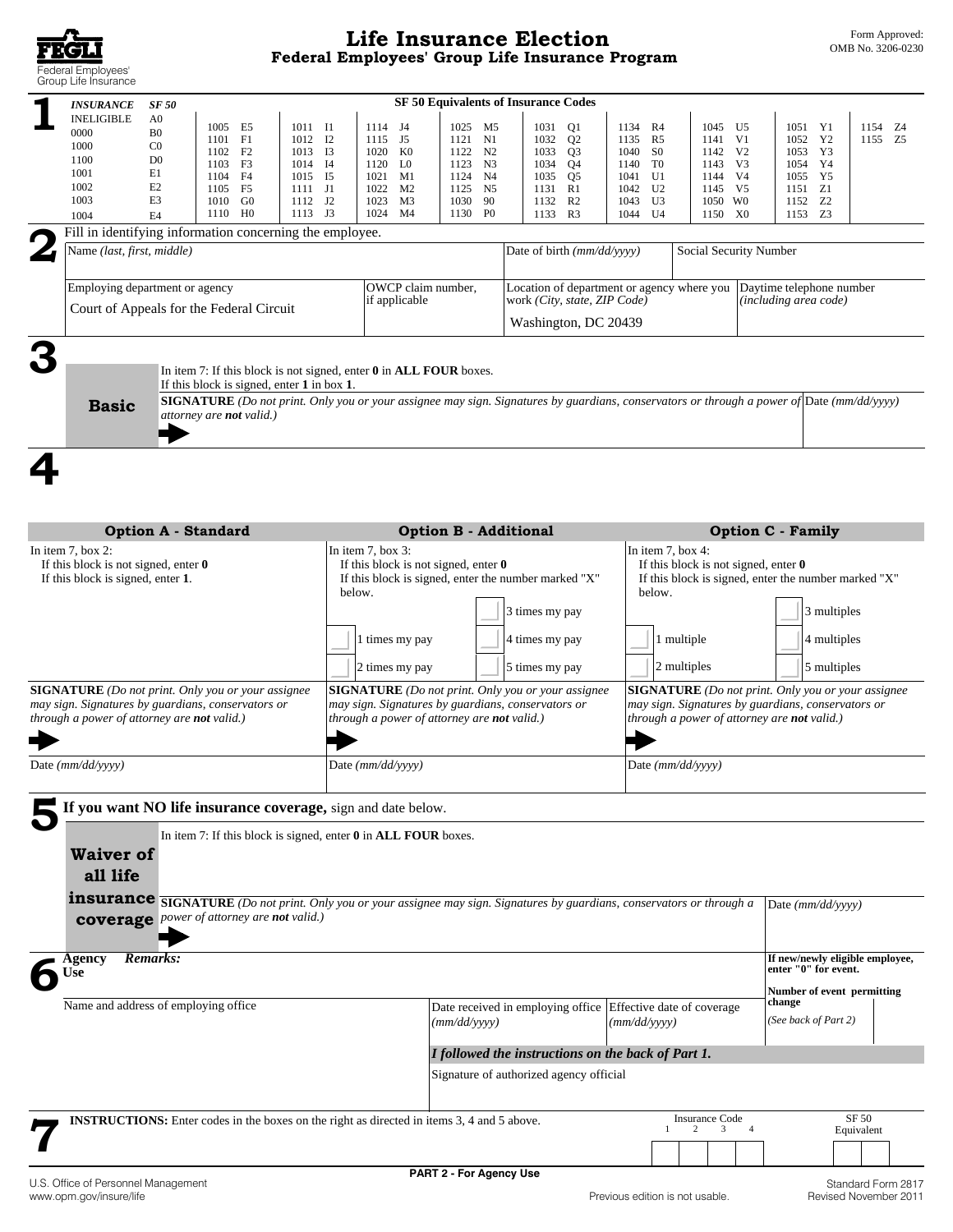| Table of Effective Dates: Changes in Life Insurance Coverage<br><b>Deductions:</b> Begin, increase, stop or decrease in the same pay period in which coverage begins, increases, stops, or decreases. |                                                                                                                                                                                                                                                                                                                                                                                                                                                                |                                                                                                                                                                                                                                                                                                                                                                                                                                                                                              |                                                                                                                                                                                                                                                                                            |                                                                                                                                                                                                                                                                                                                                                                                                                                                                                    |  |  |  |
|-------------------------------------------------------------------------------------------------------------------------------------------------------------------------------------------------------|----------------------------------------------------------------------------------------------------------------------------------------------------------------------------------------------------------------------------------------------------------------------------------------------------------------------------------------------------------------------------------------------------------------------------------------------------------------|----------------------------------------------------------------------------------------------------------------------------------------------------------------------------------------------------------------------------------------------------------------------------------------------------------------------------------------------------------------------------------------------------------------------------------------------------------------------------------------------|--------------------------------------------------------------------------------------------------------------------------------------------------------------------------------------------------------------------------------------------------------------------------------------------|------------------------------------------------------------------------------------------------------------------------------------------------------------------------------------------------------------------------------------------------------------------------------------------------------------------------------------------------------------------------------------------------------------------------------------------------------------------------------------|--|--|--|
| <b>Change Permitted?</b> (To elect any option, employee must elect or retain Basic)                                                                                                                   |                                                                                                                                                                                                                                                                                                                                                                                                                                                                |                                                                                                                                                                                                                                                                                                                                                                                                                                                                                              |                                                                                                                                                                                                                                                                                            |                                                                                                                                                                                                                                                                                                                                                                                                                                                                                    |  |  |  |
| <b>Event Allowing Change</b>                                                                                                                                                                          | <b>Basic</b>                                                                                                                                                                                                                                                                                                                                                                                                                                                   | <b>Option A - Standard</b>                                                                                                                                                                                                                                                                                                                                                                                                                                                                   | <b>Option B - Additional</b>                                                                                                                                                                                                                                                               | <b>Option C - Family</b>                                                                                                                                                                                                                                                                                                                                                                                                                                                           |  |  |  |
| 0. New/Newly Eligible<br>Employee:                                                                                                                                                                    | Yes. See "Instructions to Agencies", #5, back of<br>Part 1.                                                                                                                                                                                                                                                                                                                                                                                                    | Yes. Same as Basic.                                                                                                                                                                                                                                                                                                                                                                                                                                                                          | Yes. Same as Basic.                                                                                                                                                                                                                                                                        | Yes. Same as Basic.                                                                                                                                                                                                                                                                                                                                                                                                                                                                |  |  |  |
| <b>PROVIDING</b><br><b>MEDICAL</b><br><b>INFORMATION:</b><br>Approval of Request for<br>Insurance (SF 2822) by<br>the Office of Federal<br>Employees' Group<br>Life Insurance (OFEGLI).               | Yes. Coverage is automatically effective the first day<br>the employee is in a pay and duty status on or after<br>date of OFEGLI's approval.<br>Time Limit - on or after OFEGLI's date of approval.<br>If employee is not in a pay and duty status within 60<br>days, Basic does $NOT$ become effective, and the<br>employee must start over.                                                                                                                  | Yes. Coverage is effective the first day the employee is in<br>a pay and duty status on or after the date of OFEGLI's<br>approval and the agency receives the SF 2817.<br>Time Limit - Employee must submit the SF 2817 and be<br>in a pay and duty status within 60 days after date of<br>OFEGLI's approval. If employee is not in a pay and duty<br>status or doesn't submit the SF 2817 within those 60 days,<br>Option A does not become effective, and the employee<br>must start over. | Yes. Same as Option A.                                                                                                                                                                                                                                                                     | No. An employee may $NOT$ elect Option C by<br>providing medical information.                                                                                                                                                                                                                                                                                                                                                                                                      |  |  |  |
| 2. LIFE EVENT:<br>Marriage, divorce, death<br>of spouse, or acquisition<br>of an eligible child.                                                                                                      | Yes. Coverage is effective the day of the event if the<br>SF 2817 is received <i>before the event</i> and the<br>employee is in pay and duty status on the day of the<br>event. Otherwise, Coverage is effective the first day<br>in pay and duty status <i>after</i> the event and <i>after</i><br>receipt of the SF 2817.<br>Time Limit - Agency must receive the SF 2817 and<br>proof of the event within 60 days after the day of the<br>event.            | Yes. Same as Basic.<br>Coverage - Same as Basic.<br>Time Limit - Same as Basic.                                                                                                                                                                                                                                                                                                                                                                                                              | Yes. Same as Basic.<br>Employee may elect or increase multiples (up to 5 total).<br>Coverage - Same as Basic.<br>Time Limit - Same as Basic.                                                                                                                                               | Yes. Employee may elect or increase multiples (up to 5<br>total). If the employee has Basic, Coverage is effective<br>the day the employing office receives the election, or the<br>date of the event, whichever is later. If Basic and Option<br>C are elected at the same time, Option C is effective<br>when Basic becomes effective.<br>Time Limit - Same as Basic.<br>(Note: If the employee already has Basic, there is no pay<br>and duty status requirement for Option C.) |  |  |  |
| 3. REINSTATEMENT:<br>Employee is reinstated<br>after a break in service of<br>at least 180 days in a<br>position that is <i>not</i><br>excluded from life<br>insurance by law or<br>regulation.       | Yes. Coverage is effective on the first day the<br>employee is in a pay and duty status, unless waived by<br>employee.                                                                                                                                                                                                                                                                                                                                         | Yes. Employee may elect Option A within 60 days after<br>reinstatement. <i>However</i> , <i>if employee does not submit</i><br>SF 2817 electing coverage within 60 days after<br>reinstatement, s/he has the same Optional<br>insurance carried before the break in service<br>effective the beginning of the reinstatement.                                                                                                                                                                 | Same as Option A.                                                                                                                                                                                                                                                                          | Same as Option A.                                                                                                                                                                                                                                                                                                                                                                                                                                                                  |  |  |  |
| . REINSTATEMENT:<br>Employee is reinstated<br>after a break in service of<br>at least 180 days in a<br>position that <i>is excluded</i><br>from life insurance by law<br>or regulation.               | No. However, if employee is later converted to a<br>first day the employee is in a pay and duty status on or<br>after being converted to such a position.                                                                                                                                                                                                                                                                                                      | No. However, if employee is later converted to a<br>non-excluded position, the coverage is effective on the non-excluded position, the coverage is effective on the first<br>day the employee is in a pay and duty status in the<br>converted position on or after the date the agency receives<br>the SF 2817 electing such coverage.<br>Time Limit - Employee must submit the SF 2817 within 60<br>days after conversion to an eligible position.                                          | Same as Option A.                                                                                                                                                                                                                                                                          | Same as Option A.                                                                                                                                                                                                                                                                                                                                                                                                                                                                  |  |  |  |
| 5A. CANCELING/<br><b>WAIVING</b><br><b>COVERAGE:</b><br>employee/assignee<br>or<br>5B. REDUCING                                                                                                       | Yes. If the coverage is canceled in the first pay<br>$A_{\cdot}$<br>period, no premiums are due. Otherwise,<br>coverage stops at the end of the last day of the<br>pay period in which the agency receives the<br>SF 2817, with <b>no</b> 31-day extension of coverage.<br>Time Limit - None. Employee may cancel<br>coverage at any time. However, if the insurance<br>is assigned, only the assignee(s) may cancel<br>B. Not applicable.                     | A. Same as Basic.<br>B. Not applicable.                                                                                                                                                                                                                                                                                                                                                                                                                                                      | A. Same as Basic.<br>B. Yes. Employee may at any time reduce the number                                                                                                                                                                                                                    | A. Same as Basic.<br>Option C cannot be assigned.<br>If Option C is canceled because there no longer are<br>eligible family members, the effective date is<br>retroactive to the end of the pay period in which<br>there no longer are any eligible family members.<br>The employing agency must refund Option C<br>premiums retroactive to that effective date.<br>B. Yes. Employee may at any time reduce the number                                                             |  |  |  |
| <b>OPTION B and/or</b><br><b>OPTION C</b><br><b>MULTIPLES:</b><br>employee/assignee                                                                                                                   |                                                                                                                                                                                                                                                                                                                                                                                                                                                                |                                                                                                                                                                                                                                                                                                                                                                                                                                                                                              | of multiples, unless the insurance has been assigned.<br>In that case, only the assignee(s) may reduce coverage<br>- the employee may not. This new coverage is<br>effective at the beginning of the pay period following<br>the one in which the employing office receives the<br>SF 2817 | of multiples. This new coverage is effective at<br>the beginning of the pay period following the<br>one in which the employing office receives the<br>SF 2817. Assignee(s) cannot reduce Option C.                                                                                                                                                                                                                                                                                 |  |  |  |
| 6. Open Season.                                                                                                                                                                                       | If permitted under conditions specified by OPM.                                                                                                                                                                                                                                                                                                                                                                                                                | Same as Basic.                                                                                                                                                                                                                                                                                                                                                                                                                                                                               | Same as Basic.                                                                                                                                                                                                                                                                             | Same as Basic.                                                                                                                                                                                                                                                                                                                                                                                                                                                                     |  |  |  |
| 7. CERTAIN DEPT. OF<br><b>DEFENSE AND</b><br><b>CIVILIAN</b><br><b>EMPLOYEES</b><br>AFFECTED<br><b>BY PUBLIC LAWS</b><br>106-398 AND 110-417:                                                         | Yes, if employing agency determines employee meets<br>criteria to elect coverage. Coverage is effective the<br>first day the employee is in a pay and duty status on or<br>after the date the agency receives the SF 2817.<br>Time Limit - Agency must receive the SF 2817<br>within 60 days of the date the employee receives<br>official notice of deployment in support of a<br>contingency operation or designation as an emergency<br>essential employee. | Same as Basic.                                                                                                                                                                                                                                                                                                                                                                                                                                                                               | Same as Basic.<br>Employee may elect or increase multiples (up to 5<br>total).                                                                                                                                                                                                             | No. An employee may $NOT$ elect Option C via these<br>provisions of law.                                                                                                                                                                                                                                                                                                                                                                                                           |  |  |  |